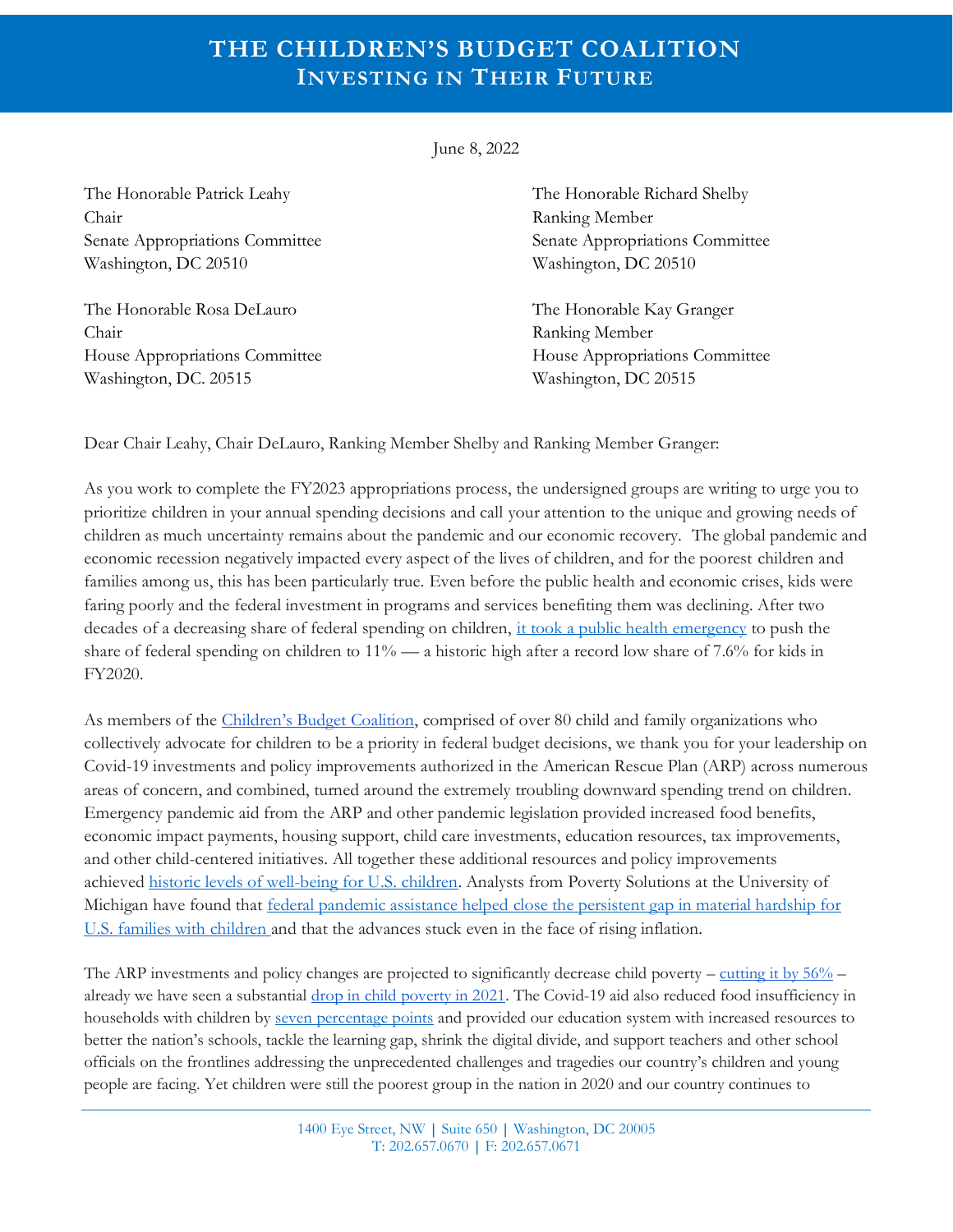experience significant racial and economic disparities. [The January expiration of the improved Child Tax Credit](https://www.povertycenter.columbia.edu/news-internal/monthly-poverty-january-2022) *alone* [has plunged nearly 4 million children back into poverty,](https://www.povertycenter.columbia.edu/news-internal/monthly-poverty-january-2022) including 1.3 million Hispanic children and over 660,000 Black children. [Food insecurity also has increased by 12% in households with children](https://childrenshealthwatch.org/food-insufficiency-in-families-with-children-increased-after-expiration-of-child-tax-credit-monthly-payments/) [and experts predict that](https://news.harvard.edu/gazette/story/2022/05/remote-learning-likely-widened-racial-economic-achievement-gap/)  [students in high-poverty districts with much more remote learning will lose ground academically, widening measures](https://news.harvard.edu/gazette/story/2022/05/remote-learning-likely-widened-racial-economic-achievement-gap/)  [of our nation's racial and economic achievement gaps.](https://news.harvard.edu/gazette/story/2022/05/remote-learning-likely-widened-racial-economic-achievement-gap/)

As you know, funding for programs that benefit children and families is disproportionately discretionary and comes from a wide array of federal programs that exist in the jurisdiction of multiple appropriations subcommittees, but work together to support and protect our nation's children. We thank you for the increased funding for a number of programs critically important to the health, safety and well-being of children included in the FY2022 omnibus. Now, we are deeply concerned that the FY2023 spending decisions will shortchange children as many competing initiatives and interests loom large. In your leadership roles on the House and Senate Appropriations Committees, we urge you to work together to ensure that our children's diverse and complex needs are met through a comprehensive approach that results in robust investments and offers innovative solutions and delivery of services as households with children remain the hardest hit by the pandemic and its economic fallout.

From all available research, we know that the harmful effects of rising child poverty for this generation of children will be far-reaching. According to a number of [studies extensively cited by the NASEM report,](https://www.nationalacademies.org/our-work/building-an-agenda-to-reduce-the-number-of-children-in-poverty-by-half-in-10-years) child poverty negatively impacts child physical and mental health, education, child hunger, child homelessness, and child abuse rates, and has extensive adverse consequences well into adulthood. The NASEM report also points out that there is no one policy change to end child poverty, but instead we need a host of policy improvements and increased investments to provide for basic needs such as food, housing, child care, healthcare, education, foster care and other supports to enable our children's healthy development and ability to reach their full potential. Our lessons learned during the pandemic confirm the need for increased investments in our children and a comprehensive policy approach to ensure every child has what they need to grow up healthy and safe.

Specifically, we ask that you:

- **Increase topline spending for non-defense discretionary (NDD) spending in FY2023 over FY2022**.
- Provide robust allocations for four subcommittees [with jurisdiction over nearly 99% of child](https://www.childrensbudget.org/projects)**[related programs and services](https://www.childrensbudget.org/projects)**:
	- 1. Labor, Health and Human Services, Education and Related Agencies
	- 2. Agriculture, Rural Development, FDA and Related Agencies
	- 3. Transportation, Housing and Urban Development and Related Agencies
	- 4. Commerce, Justice, Science, and Related Agencies
- **Provide funding for the VA Medical Care program outside the topline NDD number** estimated by the Biden Administration to require more than a twenty percent increase for FY 2023 – to allow for other vital funding increases.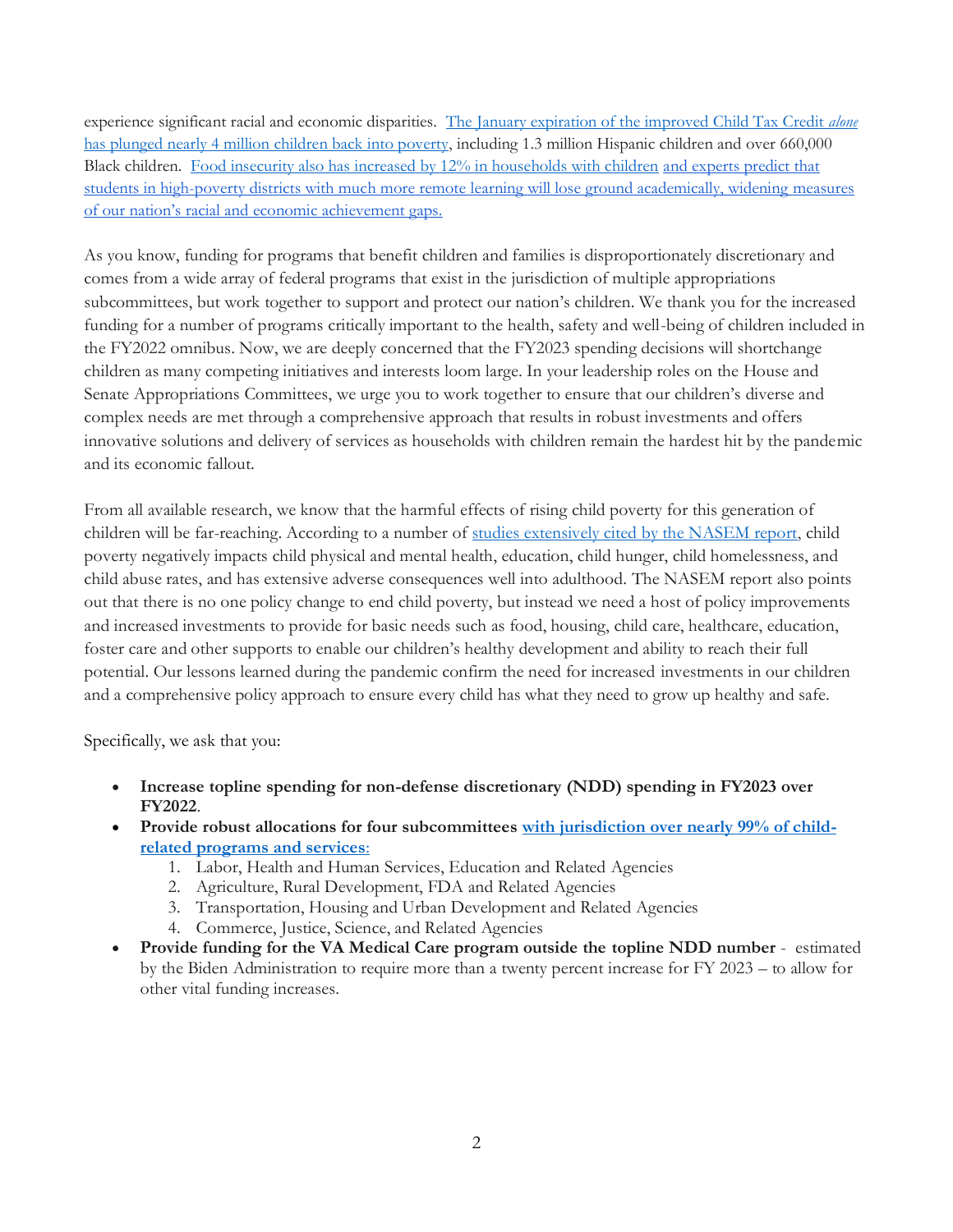The negative and alarming impacts Covid-19 and its economic fallout have had on children are **not behind us**, and in fact our children's pressing needs are right in front of us and intensifying:

- **13 million:** [The number of U.S. children who have contracted childhood COVID.](https://www.aap.org/en/pages/2019-novel-coronavirus-covid-19-infections/children-and-covid-19-state-level-data-report/)
- **19 %**: The [amount of all COVID-19](https://www.aap.org/en/pages/2019-novel-coronavirus-covid-19-infections/children-and-covid-19-state-level-data-report/) cases that are in children despite early misconceptions that children don't get COVID.
- **1,484:** Number of [children who have died](https://covid.cdc.gov/covid-data-tracker/#demographics) in the United States with childhood COVID.
- **251,000**: The amount of children [who have lost a caregiver](https://imperialcollegelondon.github.io/orphanhood_calculator/#/country/United%20States%20of%20America) due to COVID-19.
- **3,936:** The [number of known Covid-19 cases for youth in juvenile facilities](https://www.sentencingproject.org/publications/covid-19-in-juvenile-facilities/) as of March 31.
- **19 million:** Total number of [U.S. children under 5,](https://datacenter.kidscount.org/data/tables/101-child-population-by-age-group#detailed/1/any/false/574,1729,37,871,870,573,869,36,868,867/62,63,64,6,4693/419,420) for whom there is still no vaccine.
- **13:** Where COVID-19 ranks among the [top 15 causes of death](https://wonder.cdc.gov/controller/saved/D76/D273F618) in U.S. children.
- **6.7 million:** Number of children expected to [lose health coverage](https://ccf.georgetown.edu/2022/02/17/millions-of-children-may-lose-medicaid-what-can-be-done-to-help-prevent-them-from-becoming-uninsured/) in the United States when the Public Health Emergency ends.
- **100%:** The CDC finds that child body mass index rates [nearly doubled during the COVID-19 pandemic,](https://www.cdc.gov/obesity/data/children-obesity-COVID-19.html#:~:text=A%20study%20of%20432%2C302%20children,and%20younger%20school%2Daged%20children) putting more kids at risk for poor health.
- **3.7 million:** The number of <u>[U.S. children who slid back into poverty](https://www.povertycenter.columbia.edu/news-internal/monthly-poverty-january-2022)</u> when improvements to the child tax credit expired.
- **1-in-6:** The number of U.S. children who experienced [food insecurity](https://www.feedingamerica.org/sites/default/files/2021-03/National%20Projections%20Brief_3.9.2021_0.pdf) last year.
- **10.4%:** The [youth unemployment rate \(ages 16-19\) for May 2022](https://www.bls.gov/news.release/empsit.a.htm) compared to a 3.6% overall unemployment rate.
- **25%:** [One in four teachers was considering quitting at the end of the 2020-21 school year,](https://www.rand.org/news/press/2021/06/15.html) according to a RAND survey.
- **44%:** Number of [public schools reported having at least one teaching vacancy a](https://www.usnews.com/news/education-news/articles/2022-03-02/new-federal-data-shows-pandemics-effects-on-teaching-profession)s of January 2022.
- **51%:** [Number of those vacancies accounted for by resignations.](https://www.usnews.com/news/education-news/articles/2022-03-02/new-federal-data-shows-pandemics-effects-on-teaching-profession)
- **11.7%:** Percent of jobs in the child care sector, made up overwhelmingly of women and disproportionately women of color, [that have been lost](https://nwlc.org/wp-content/uploads/2022/03/FINAL-NWLC-Resilient-But-Not-Recovered-3.29.22.pdf) since the start of the COVID-19 pandemic.
- **18%:** [Preschool enrollment decline,](https://nieer.org/state-preschool-yearbooks-yearbook2021) the first decrease in preschool enrollment in two decades.
- **29%:** Percent of 4-year-olds and 5% of 3-year-olds were enrolled in preschool, a substantial decrease from pre-pandemic levels, erasing a decade of growth in preschool enrollment.
- **11%:** [Percent of eligible infants and toddlers w](https://stateofbabies.org/wp-content/uploads/2022/04/State-of-Babies-2022-Yearbook.pdf)ho were served by Early Head Start.
- 15%: [Percent of the 12.8 million children federally eligible for child care subsidies](https://aspe.hhs.gov/reports/estimates-child-care-eligibility-receipt-fy-2018) who received them.
- **24.6 million:** the number of school-age children who want to attend an afterschool program but don't have access to a program nearby.
- **31%:** Percentage increase in [mental health-related emergency room visits](https://www.cdc.gov/mmwr/volumes/70/wr/mm7024e1.htm) in the U.S. by 12-17-year-olds in 2020.
- **2:** Where [suicide ranks](https://www.nimh.nih.gov/health/statistics/suicide#part_2556) among the top causes of death in the United States for indivudials between the ages of 10-24.
- **0:** The number of states that meet the <u>[recommended ratio of one social worker for every 250 students.](https://hopefulfutures.us/)</u>
- 2: The number of states that have a school nurse in every building as recommended by the National [Association of School Nurses](https://www.nasn.org/nasn-resources/professional-practice-documents/position-statements/ps-access-to-services) and the [American Academy of Pediatrics.](https://www.nasn.org/nasn-resources/professional-practice-documents/position-statements/ps-team)
- **4,000+:** The number of [students served by a single school psychologist](https://hopefulfutures.us/) in West Virginia, Missouri, Texas, Alaska, and Georgia.
- **3 million:** The number of marginalized K-12 students those with disabilities, experiencing homelessness, in foster care or who are migrants — who [stopped attending school.](https://bellwethereducation.org/publication/missing-margins-estimating-scale-covid-19-attendance-crisis)
- **9.6 million**: Number of children enrolled in public or private school who had no contact with teachers in the last 7 days from March 30-April 11.
- 16 million: [Number of K-12 students who did not have adequate Internet connectivity t](https://www.commonsensemedia.org/sites/default/files/featured-content/files/common_sense_media_report_final_7_1_3pm_web.pdf)o teach and learn from home in 2020.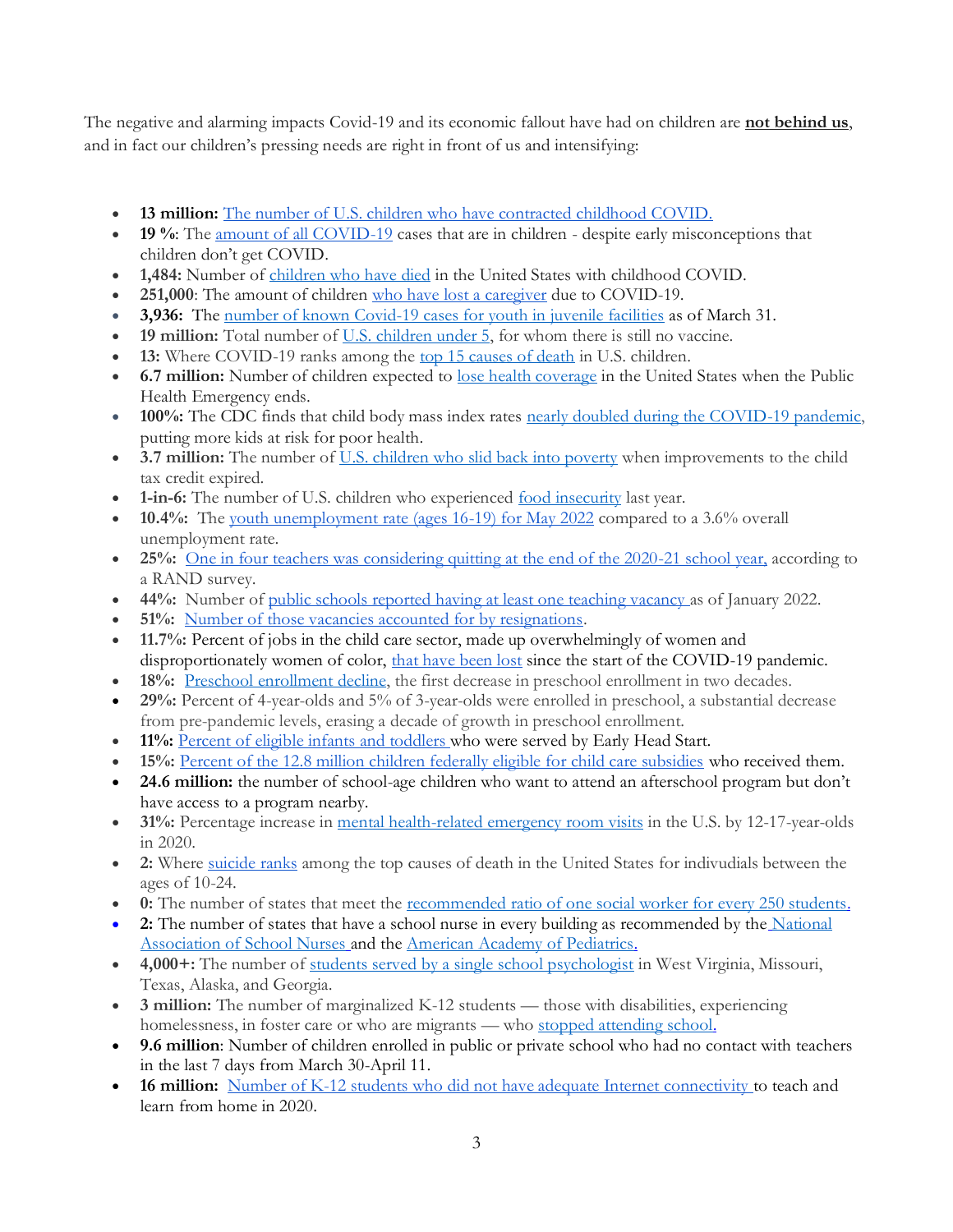- **3.3 million:** [estimated number of homes with children less than 6 years of age](https://www.hud.gov/sites/dfiles/HH/documents/AHHS%20II_Lead_Findings_Report_Final_29oct21.pdf) [have one or more lead based paint hazards;](https://www.hud.gov/sites/dfiles/HH/documents/AHHS%20II_Lead_Findings_Report_Final_29oct21.pdf) this includes 2.1 million low income households (<  $$35,000/yr$ .
- **22%:** Percentage of U.S. households with children who are [behind on rent.](https://www.census.gov/data/tables/2022/demo/hhp/hhp42.html)
- **3 Million**: Number of households with children or roughly 14% of those reporting who are not at all [confident they can pay next month's rent.](https://www.census.gov/programs-surveys/household-pulse-survey/data.html)
- **36%:** Percent of households with children reported being very likely or somewhat likely to leave their [current home in the next two months due to evictions.](https://www.census.gov/programs-surveys/household-pulse-survey/data.html)
- 20%: The estimated percent of young adults who experience the child welfare system become homeless [the moment they are emancipated at the age of 18.](https://nfyi.org/issues/homelessness/#:~:text=The%20child%20welfare%20system%20is,spent%20time%20in%20foster%20care)
- **50%:** The estimated [homeless population who spent time in foster care.](https://nfyi.org/issues/homelessness/#:~:text=The%20child%20welfare%20system%20is,spent%20time%20in%20foster%20care)
- **44%:** The percentage of [runaway or homeless youth who had stayed in jail, prison, or juvenile detention](http://www.juvjustice.org/sites/default/files/resource-files/policy%20brief_FINAL.compressed.pdf)  [centers.](http://www.juvjustice.org/sites/default/files/resource-files/policy%20brief_FINAL.compressed.pdf)
- **40%:** Percent of the households with children responding [who found it very or somewhat difficult to](https://www.census.gov/programs-surveys/household-pulse-survey/data.html)  [pay for usual household expenses in the last 7 days.](https://www.census.gov/programs-surveys/household-pulse-survey/data.html)
- Black, Hispanic, Indigenous and other children of color in the United States are far more likely to contract childhood COVID, be hospitalized, lose a caregiver to the disease, suffer economic consequences, and endure other pandemic fallout than their white counterparts:
	- o **65%:** Percentage of U.S. children [who lost a caregiver to COVID](https://www.nih.gov/news-events/news-releases/more-140000-us-children-lost-primary-or-secondary-caregiver-due-covid-19-pandemic) who belong to racial and ethnic minorities.
	- o **2x:** The likelihood of [Black or Hispanic children losing a caregiver](https://www.nih.gov/news-events/news-releases/more-140000-us-children-lost-primary-or-secondary-caregiver-due-covid-19-pandemic) to COVID, v. white children.
	- o **4.5x:** The likelihood of [American Indian/Alaska Native children losing a caregiver](https://www.nih.gov/news-events/news-releases/more-140000-us-children-lost-primary-or-secondary-caregiver-due-covid-19-pandemic) to COVID, v. white children.
	- o **29%:** Percentage of [Black renters with children who are behind on rent,](https://www.cbpp.org/blog/families-with-children-at-increased-risk-of-eviction-with-renters-of-color-facing-greatest) v. 22% for all U.S. renters with children.
	- o **3x:** The rate of [food insecurity among Black and Hispanic](https://www.americanprogress.org/article/new-poverty-food-insecurity-data-illustrate-persistent-racial-inequities/) households v. white households.
	- o **70%:** The percentage of total [U.S. MISC cases that occurred in children who are Black or](https://www.cdc.gov/coronavirus/2019-ncov/community/health-equity/racial-ethnic-disparities/disparities-hospitalization.html)  [Hispanic.](https://www.cdc.gov/coronavirus/2019-ncov/community/health-equity/racial-ethnic-disparities/disparities-hospitalization.html)
- **5.4%:** The net undercount of young children (ages birth to 4) in the 2020 Census, the highest rate since tracking began in the 1950 census. The recent release of Demographic Analysis data shows that the net undercount of young children in 2020 was even larger than in 2010, and young Hispanic and Black children were missed at more than double the rate of White children. Census data is used to allocate \$1.5 trillion a year, affecting numerous programs benefitting kids.

The FY2023 appropriations process is an opportunity to elevate children's issues as the hardships of the pandemic continue to be strongest for families with children who were already struggling to meet financial obligations, with communities of color bearing the brunt of this hardship. We urge you to keep the unique and growing needs of children at the forefront as you make tough and significant budget and policy decisions in the coming weeks and months, provide robust 302(b) allocations to key subcommittees with jurisdiction over many programs supporting kids and families, and fund the VA Medical Care program outside the NDD category.

Every child deserves to have the opportunity, knowledge, skills, and ability to meet the challenges in an everchanging world and succeed individually and as future decision-makers in our society. We look forward to working with you to forge a path for our children that addresses their best interests and provides them with the access to resources so very critical to their every day and long-term well-being, healthy development, and economic security.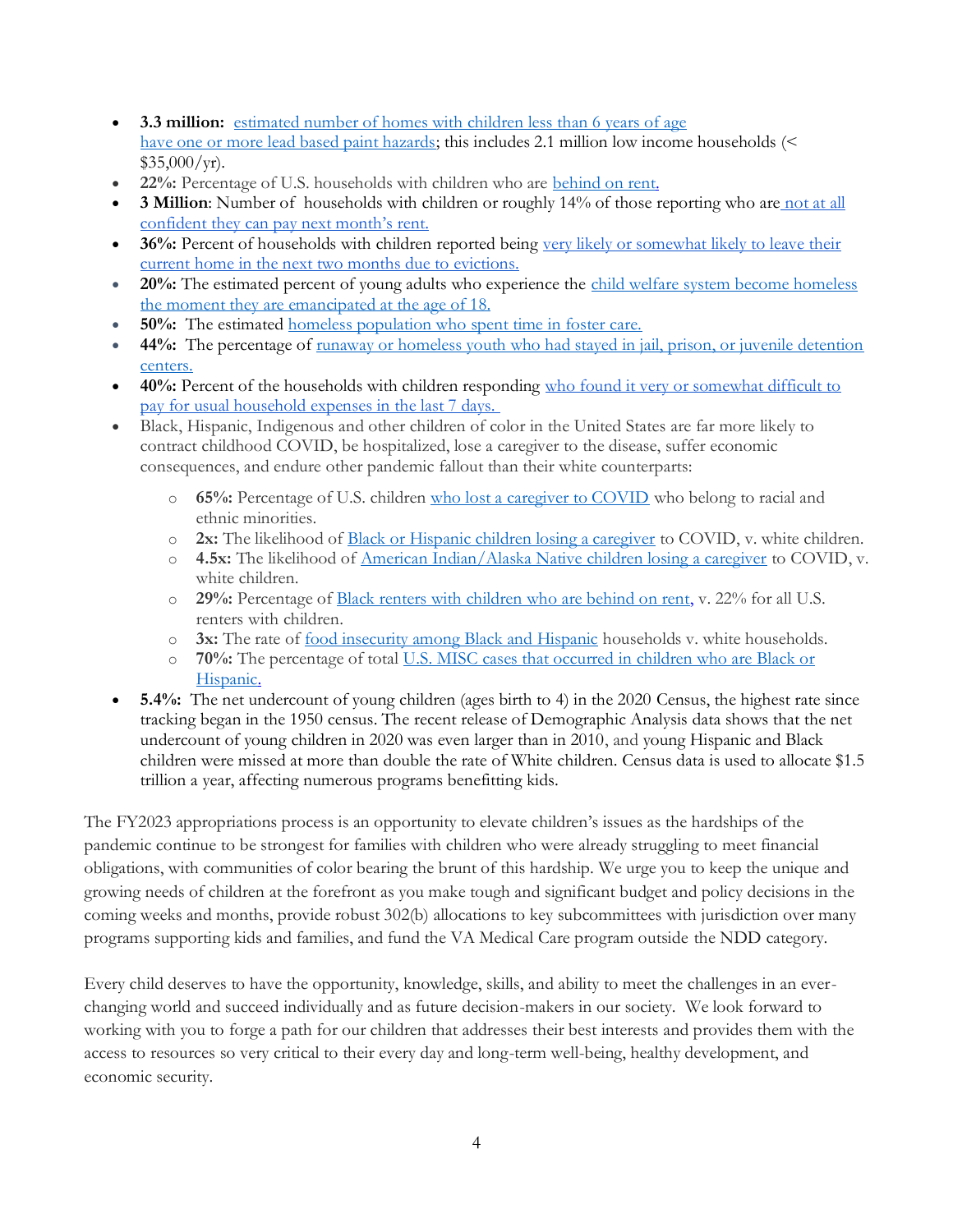Sincerely,

First Focus Campaign for Children AASA, The School Superintendents Association Afterschool Alliance American Academy of Pediatrics American Federation of Teachers Association of Children's Residential & Community Services (ACRC) Boys & Girls Clubs of America Children's Advocacy Institute Children's Health Fund Children's Hospital Association Citizens' Committee for Children of New York Child Welfare League of America Early Care & Education Consortium Family Centered Treatment Foundation The Family Focused Treatment Association Families USA Foster Care Alumni of America Foster Kinship Foster Success Futures Without Violence Healthy Teen Network Institute for Child Success Institute for Educational Leadership John Burton Advocates for Youth MENTOR National The National Alliance to Advance Adolescent Health National Association for Family, School, and Community Engagement National Association of Pediatric Nurse Practitioners National Association of School Nurses National Center for Healthy Housing National Diaper Bank Network National Respite Coalition National WIC Association Organizations Concerned About Rural Education Our Children Oregon Partnership for America's Children Prevent Blindness Public Advocacy for Kids (PAK) Rhode Island KIDS COUNT Save the Children School Nutrition Association